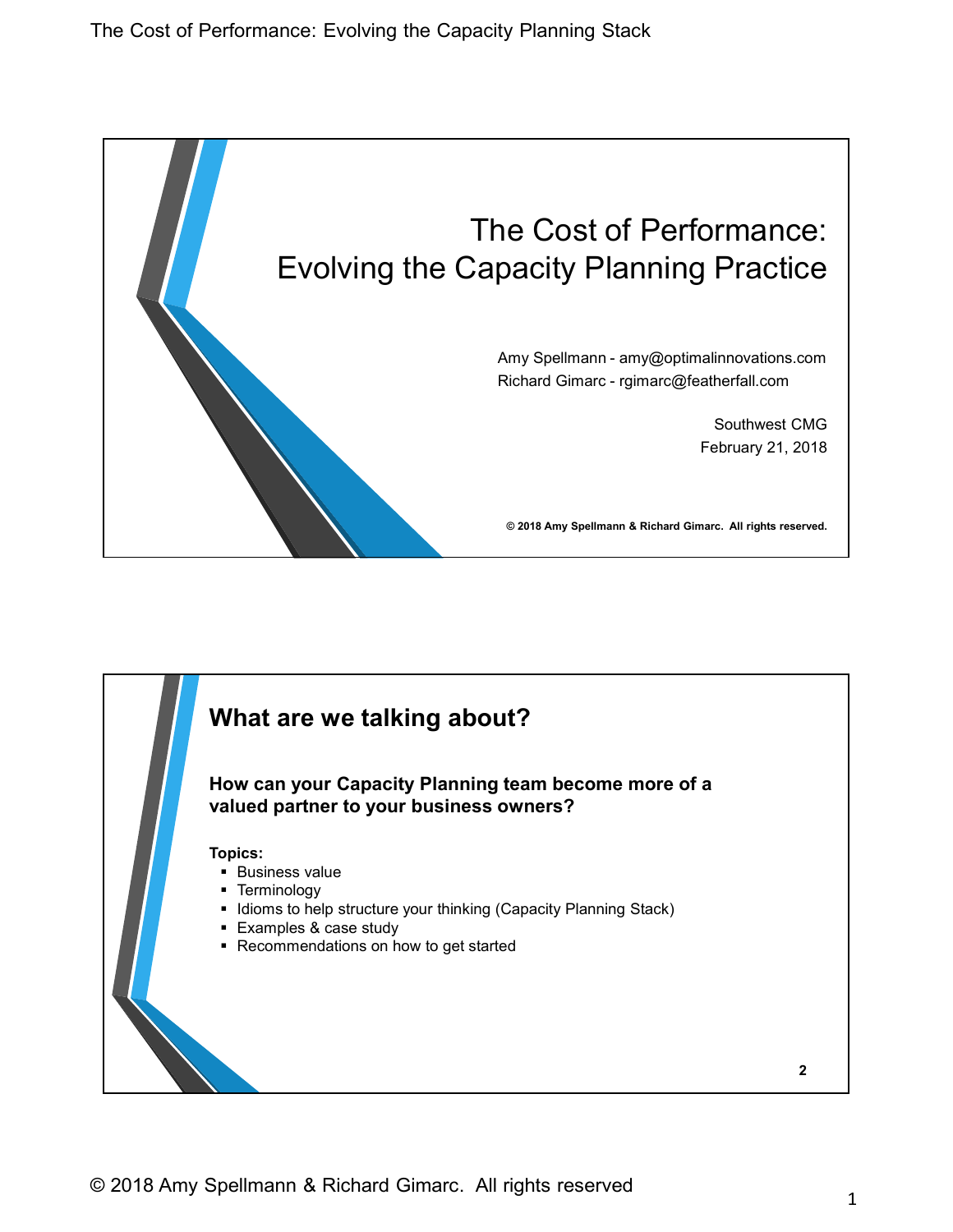

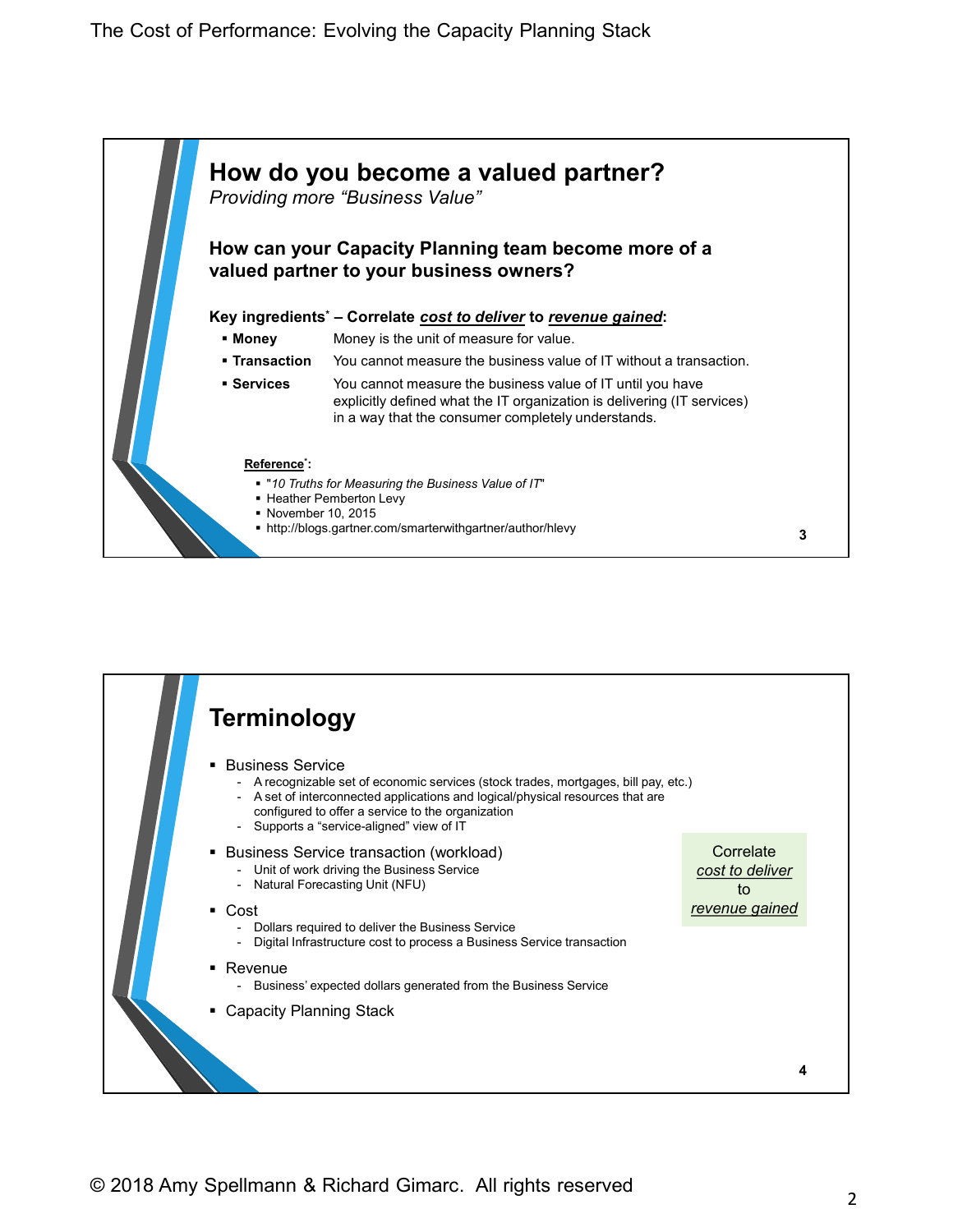

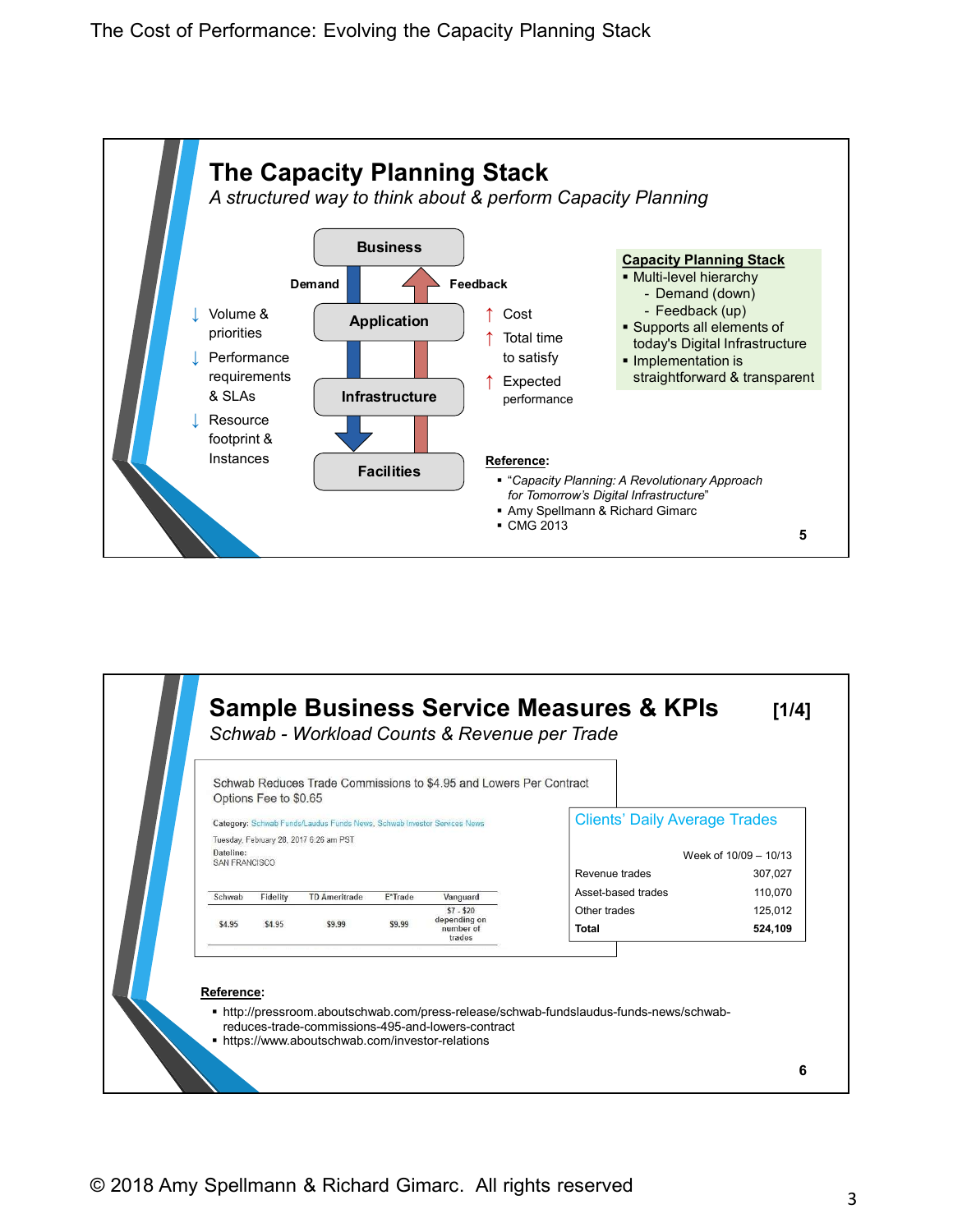

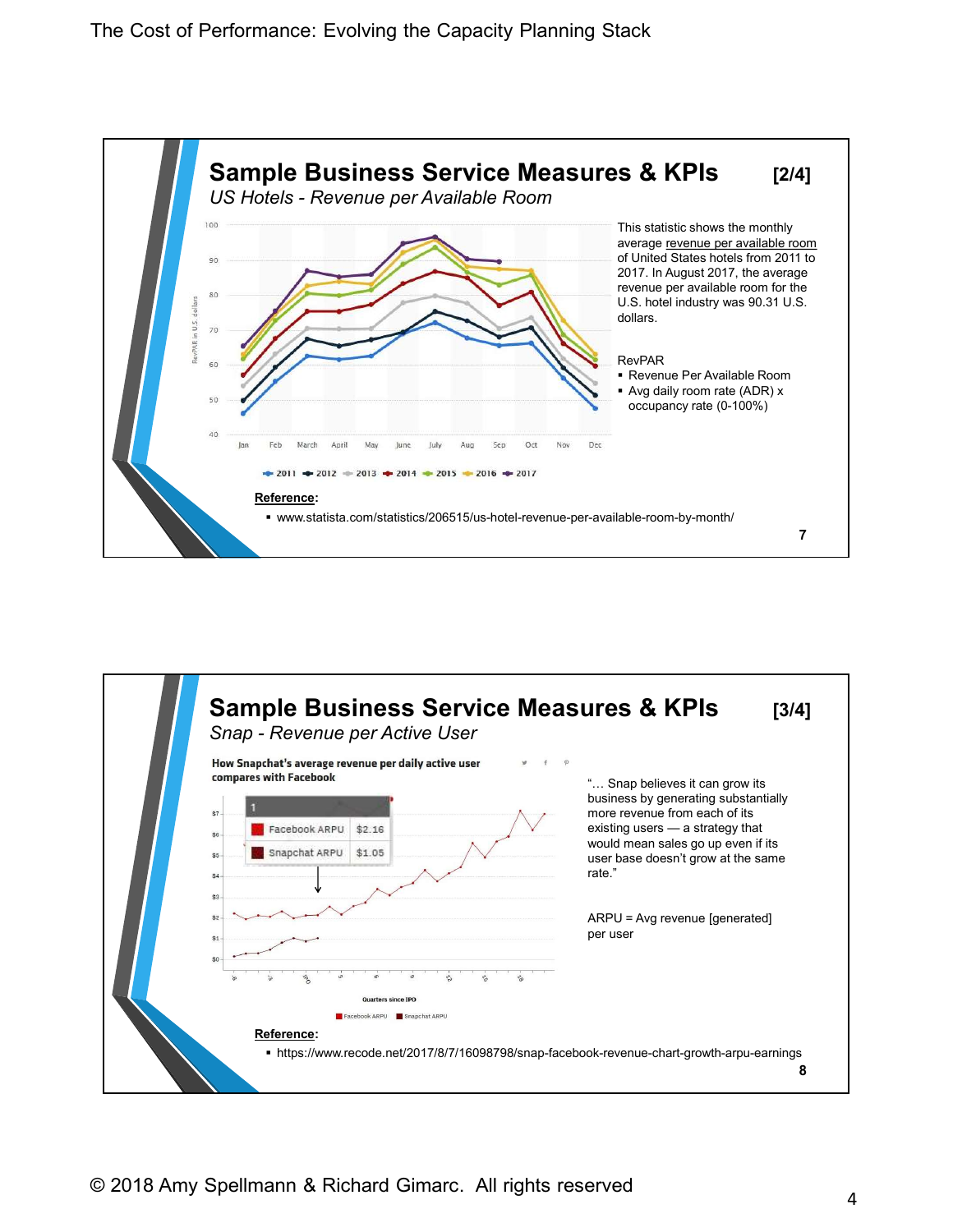

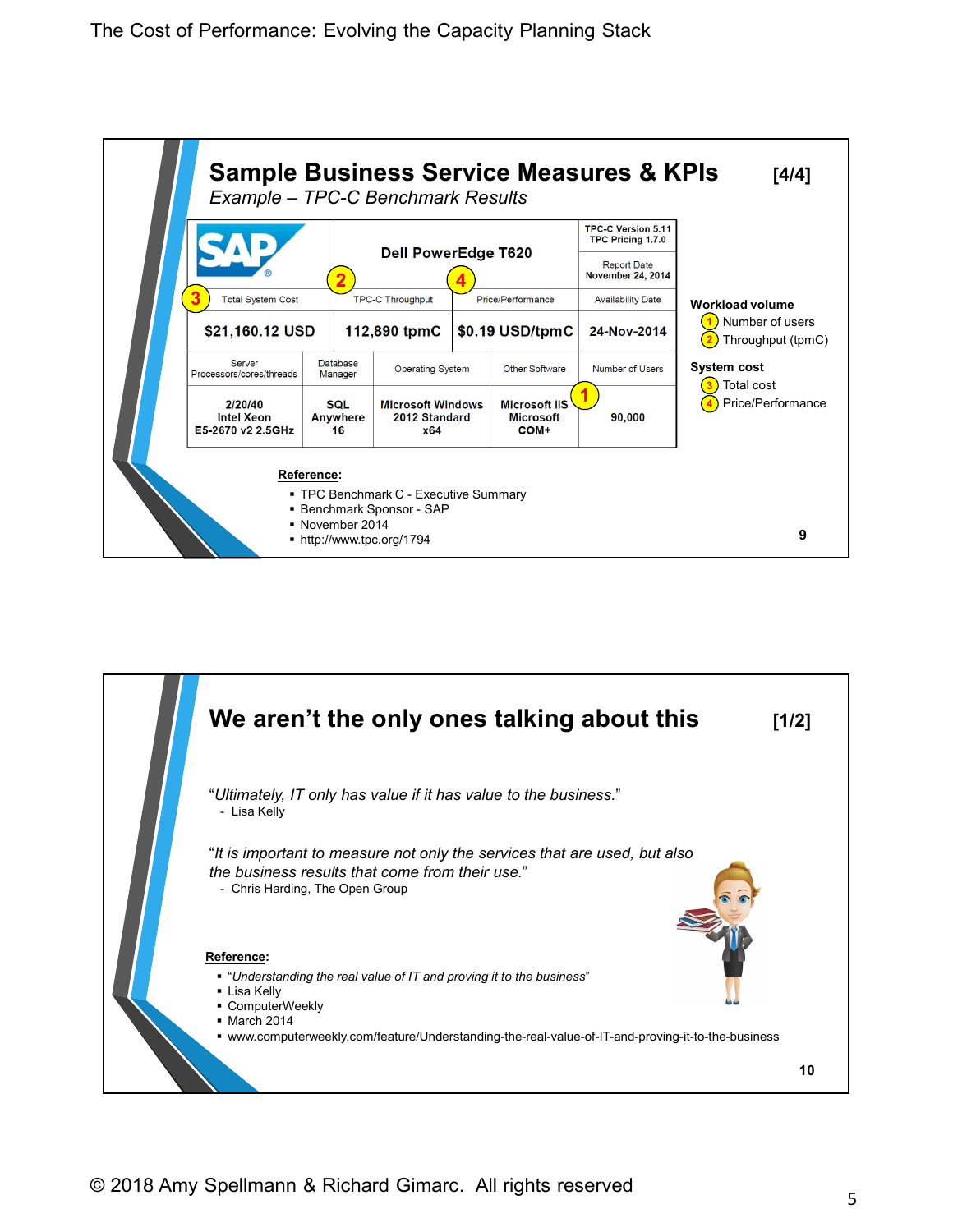

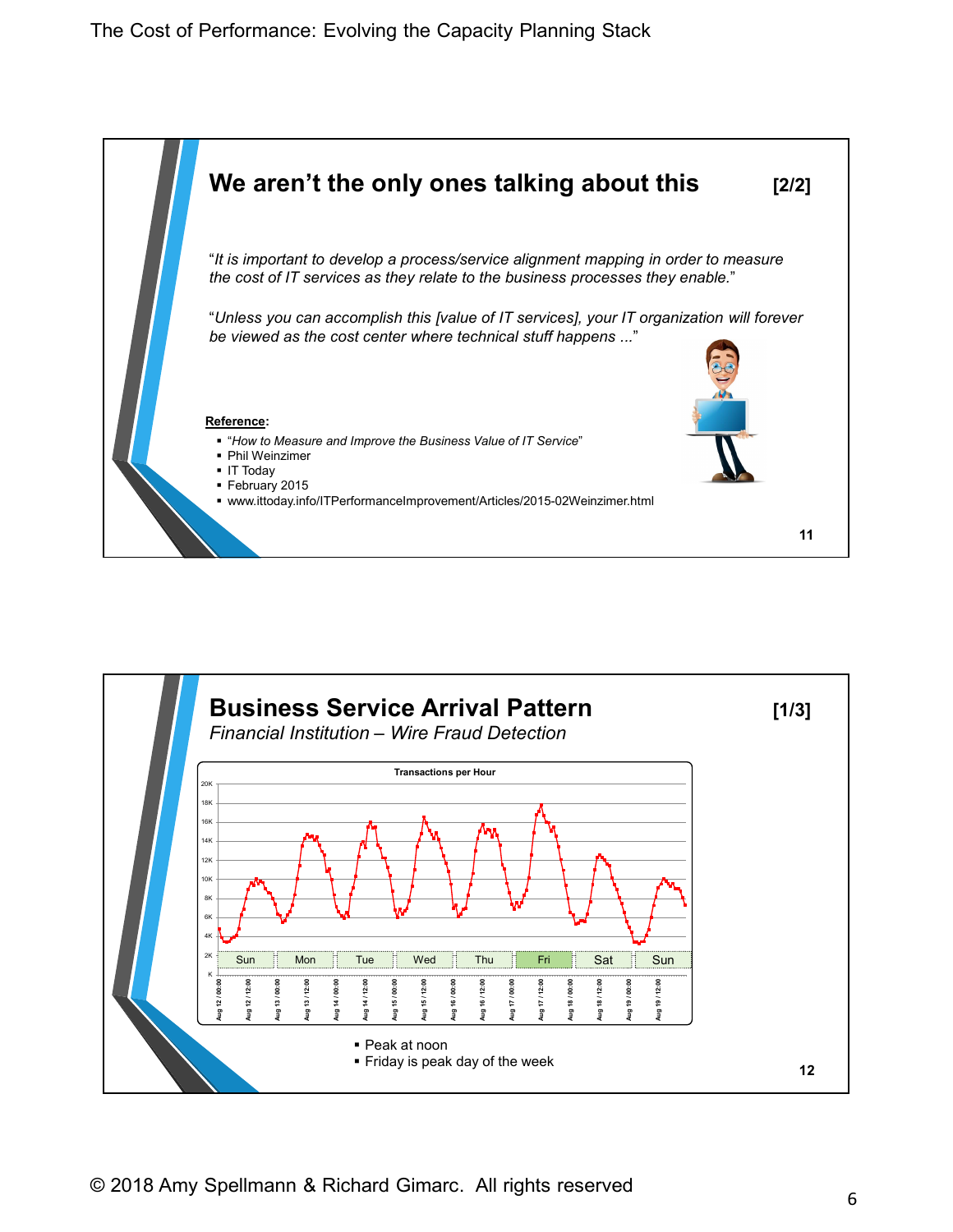

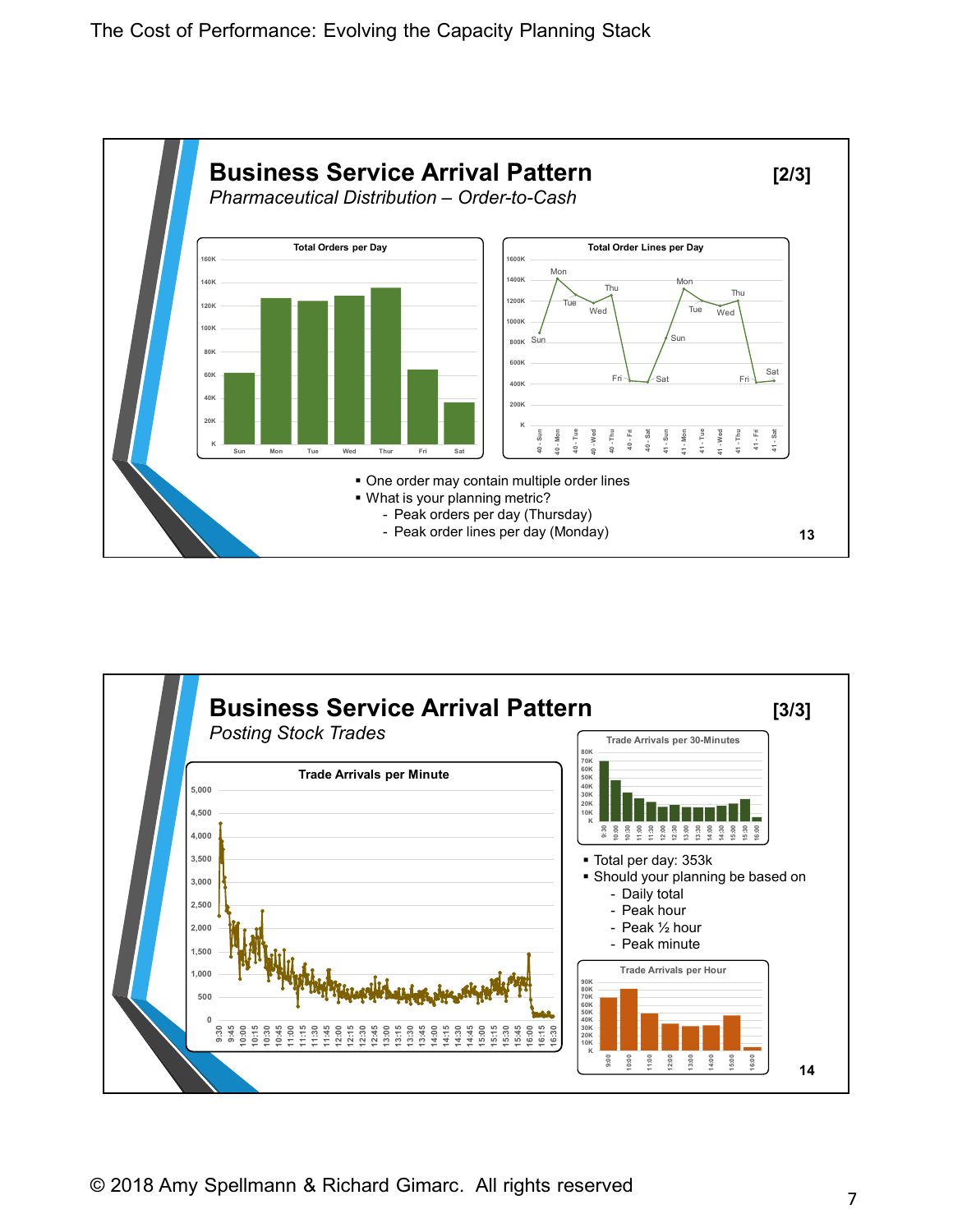

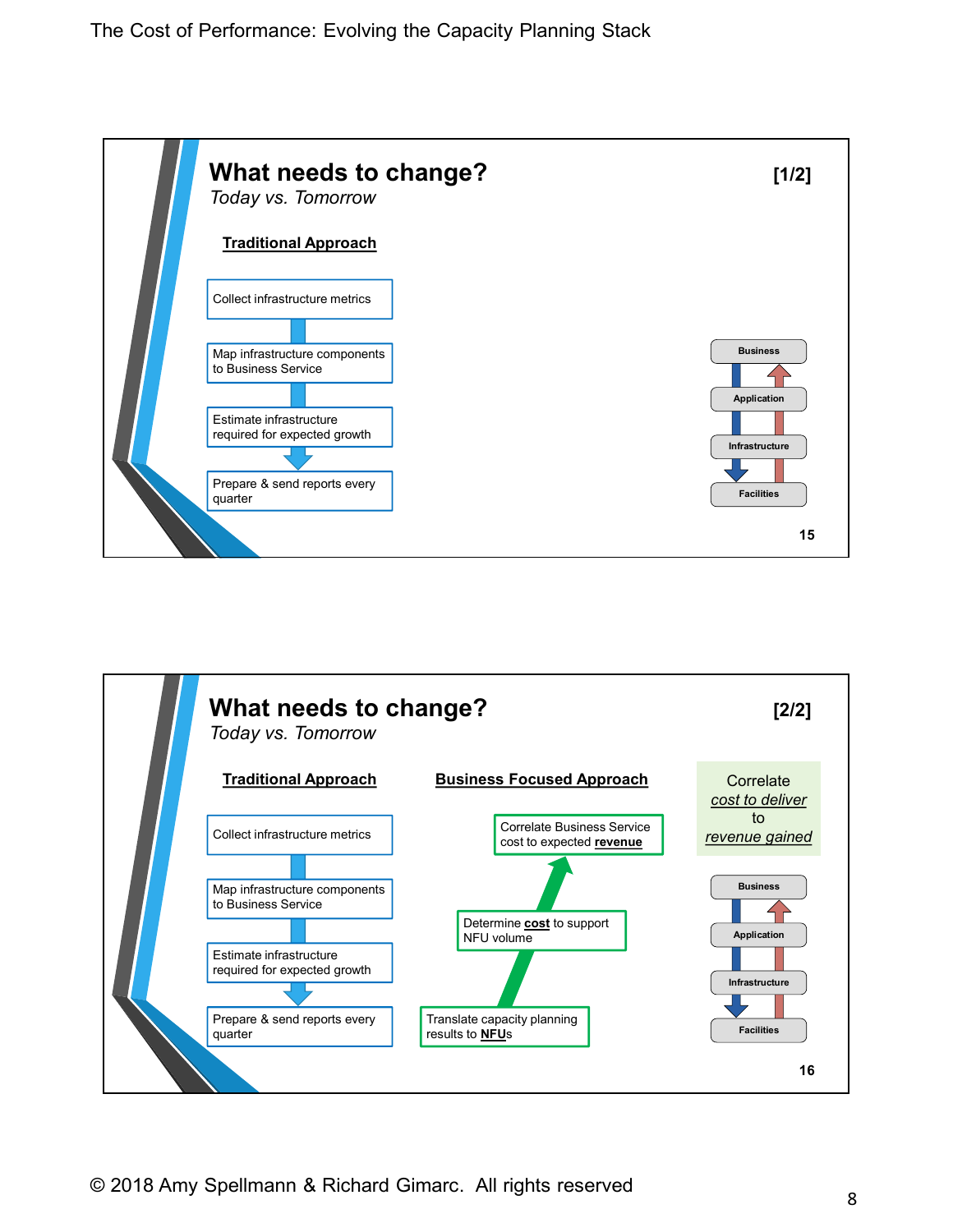

| NFU:<br>Wire Fraud Detection transactions |                                      | NFU:<br>Order-to-Cash transactions               | NFU:<br><b>Posted Trades</b> |  |  |
|-------------------------------------------|--------------------------------------|--------------------------------------------------|------------------------------|--|--|
|                                           |                                      |                                                  | 17                           |  |  |
|                                           | Determine cost to support NFU volume | <b>Business Focused Approach</b>                 | $[2$ -Cost]                  |  |  |
|                                           |                                      |                                                  |                              |  |  |
| <b>Stack Level</b>                        | Component<br><b>Software</b>         | <b>Cost Factor</b>                               | <b>Business</b>              |  |  |
| <b>Application</b>                        | (OS & App)                           | Development<br>Licenses<br>Maintenance & Support |                              |  |  |
| Infrastructure                            | <b>Servers</b>                       | Equipment                                        | Application                  |  |  |
|                                           | <b>Network</b>                       | Support<br>Equipment<br>Data Transfer<br>Support | Infrastructure               |  |  |
|                                           | Infrastructure<br><b>Support</b>     | Manage<br>Monitor<br>Operate<br>Support          | <b>Facilities</b>            |  |  |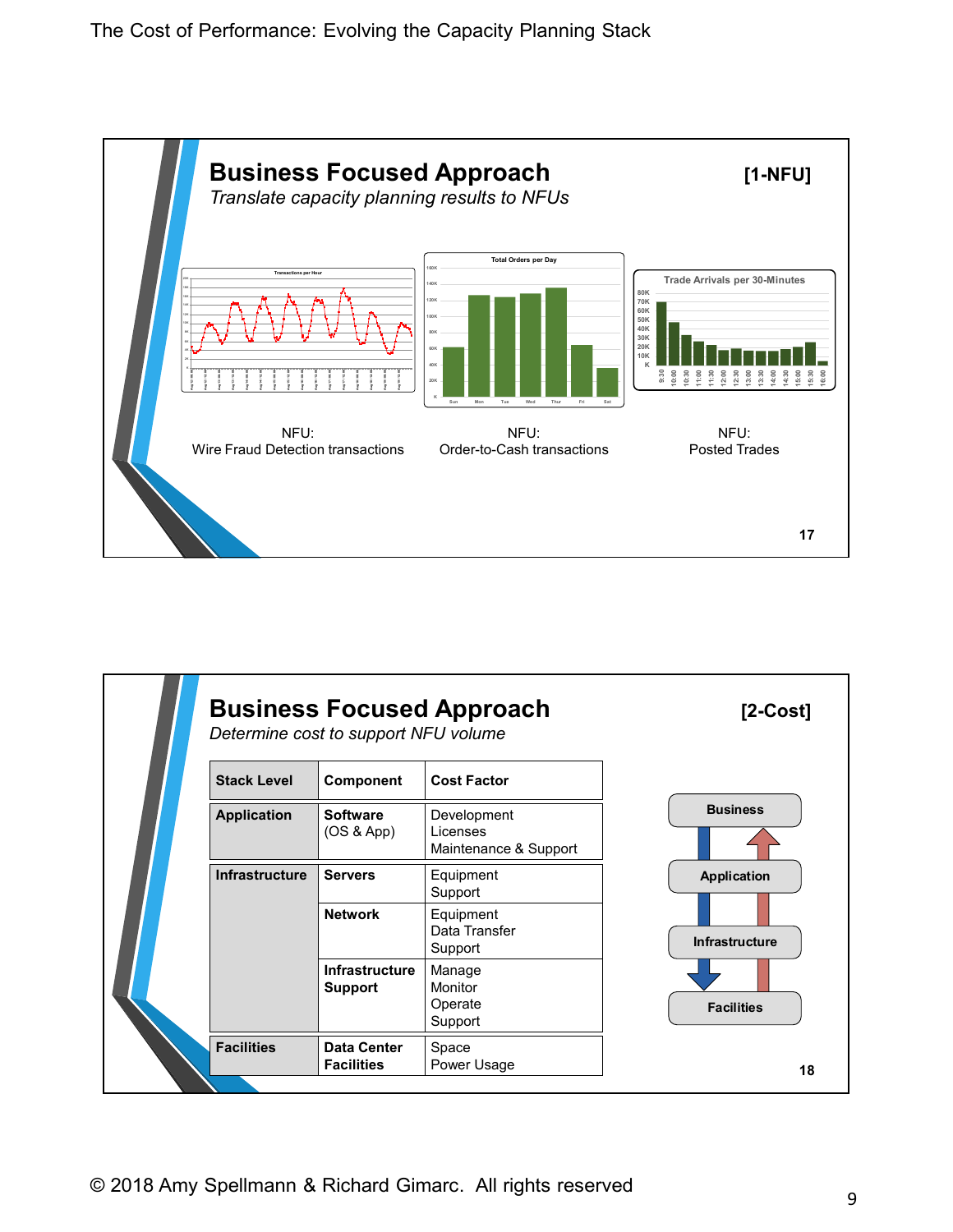

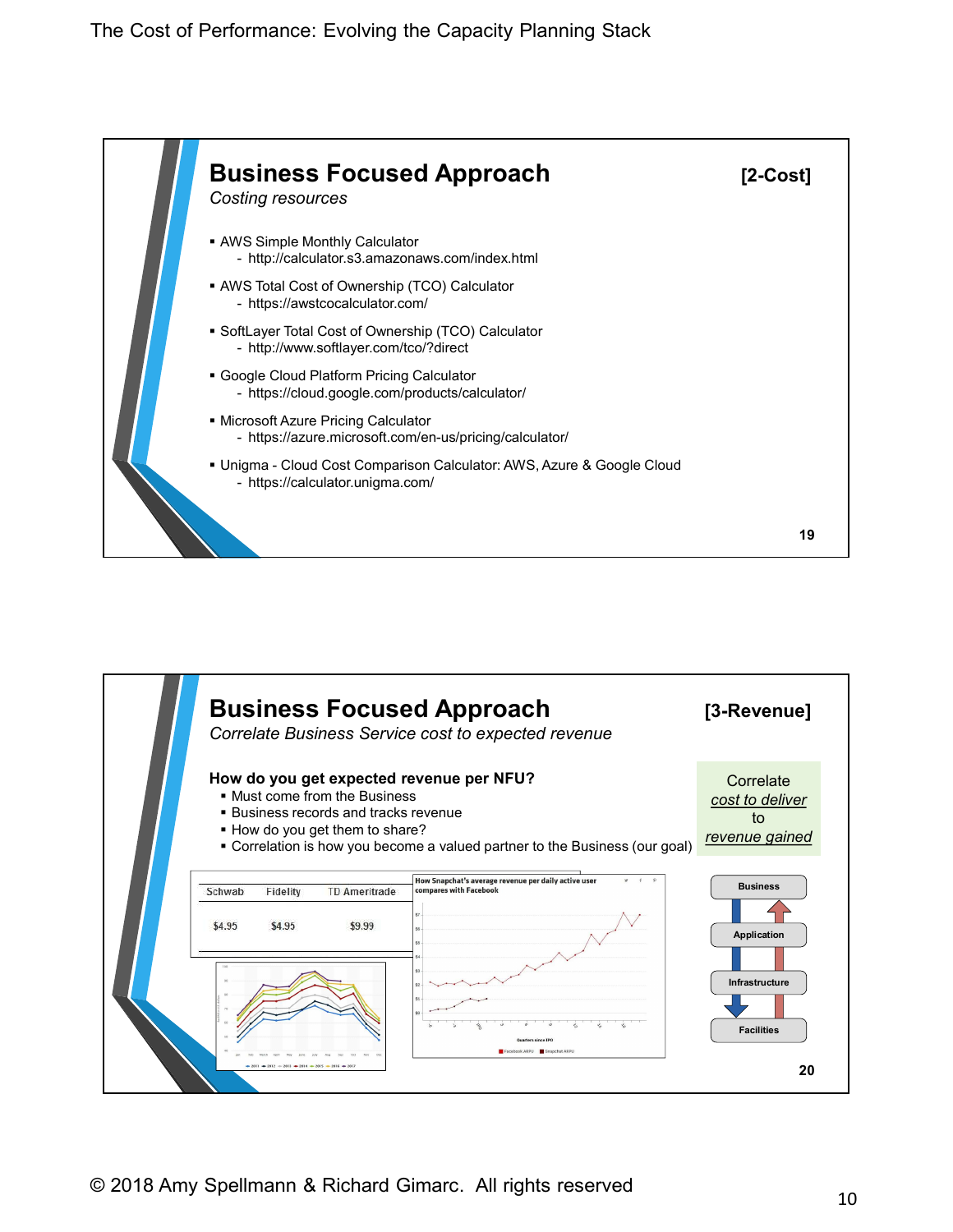

|                          |                      |                                                             |                        |                  | 21                                |
|--------------------------|----------------------|-------------------------------------------------------------|------------------------|------------------|-----------------------------------|
| <b>Case Study</b>        |                      | Application Planners - develop infrastructure requirements  |                        |                  | $[2/4]$                           |
|                          |                      |                                                             |                        |                  |                                   |
| <b>Tier</b>              | <b>Instances</b>     | 1) Application Planners develop infrastructure requirements | <b>vCPU</b>            | <b>GB Memory</b> |                                   |
| Web                      | 40                   | $ $ Type<br>Linux on t2.xlarge                              | $\overline{4}$         | 16               |                                   |
| App                      | 10                   | Linux on t2.2xlarge                                         | 8                      | 32               |                                   |
| $\mathsf{D}\mathsf{B}$   | $\mathbf{1}$         | Linux on d2.4xlarge                                         | 16                     | 122              |                                   |
|                          |                      |                                                             |                        |                  | <b>Business</b>                   |
| <b>Tier</b><br>User Data | <b>Volumes</b><br>40 | <b>Volume Type</b><br>Throughput Optimized HDD              | <b>Storage GB</b><br>4 |                  | Feedback<br>Demand<br>Application |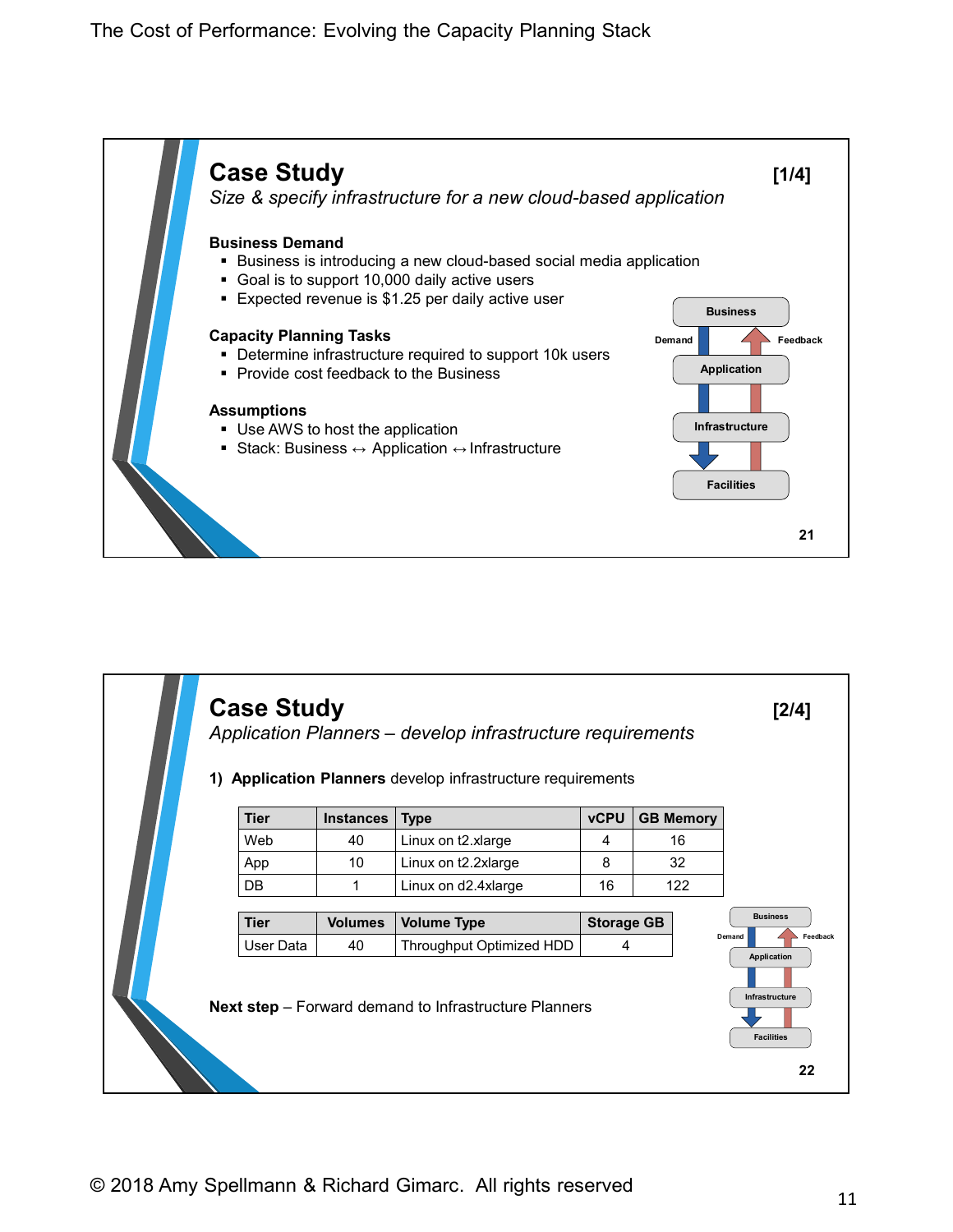

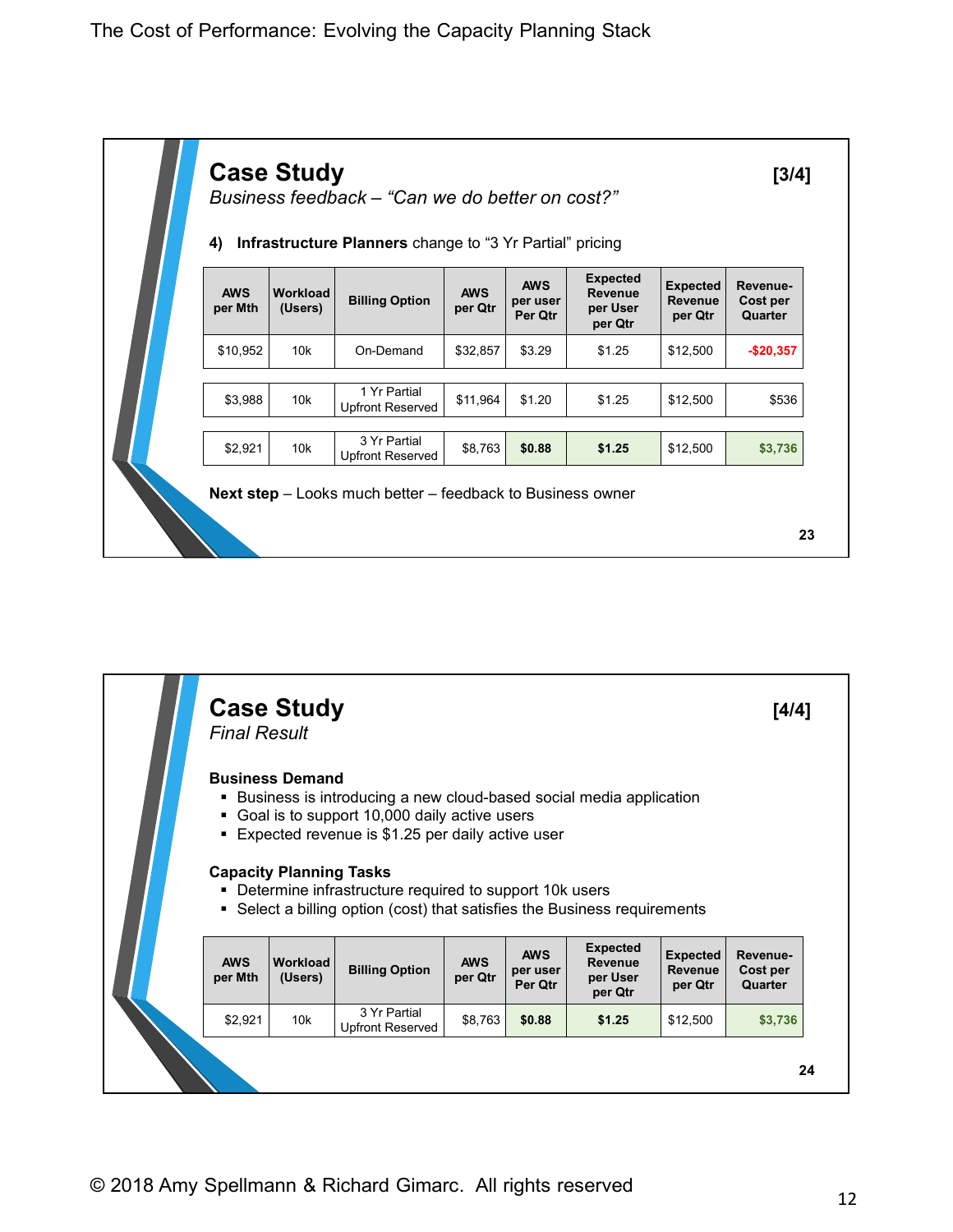